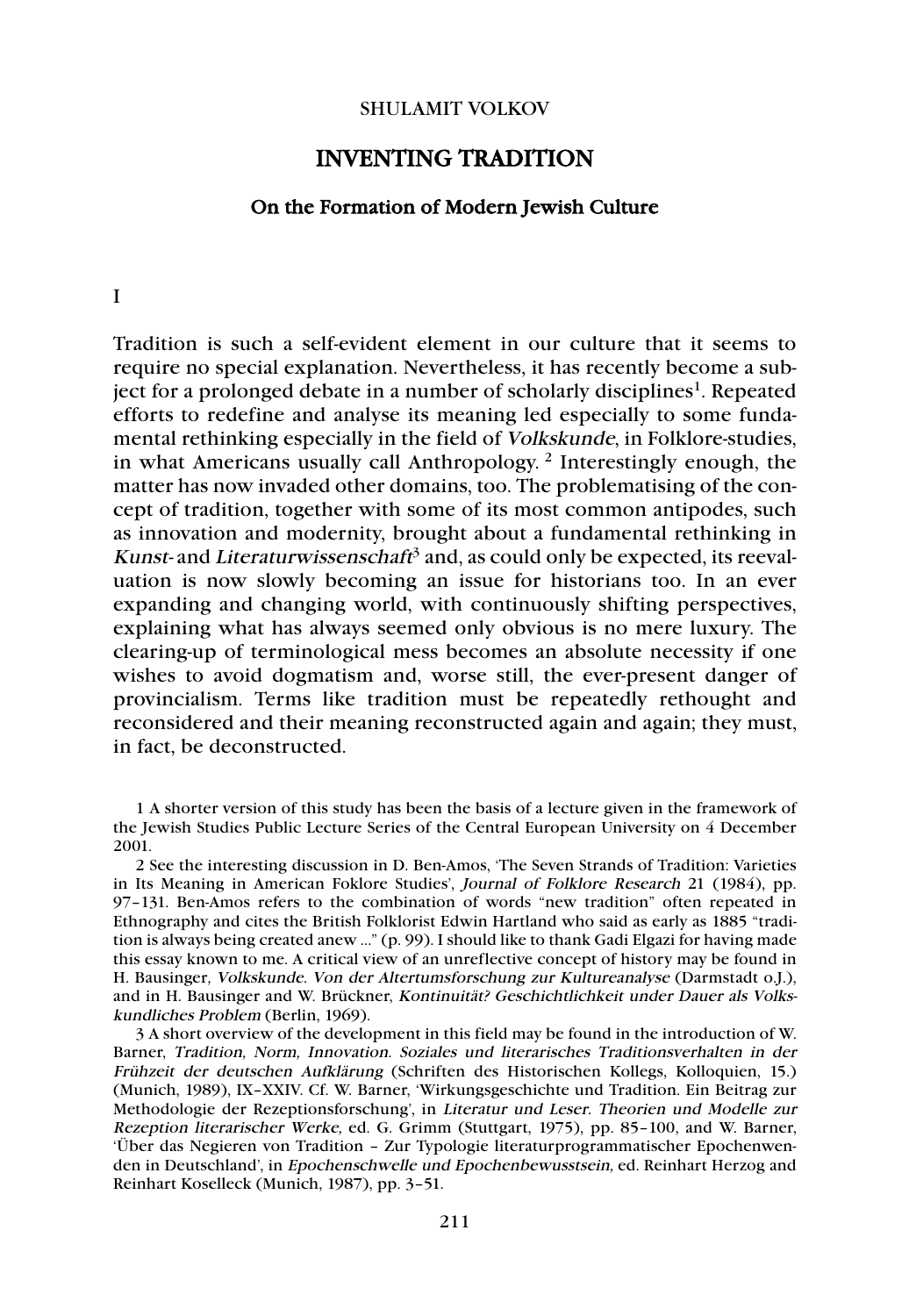I would then like to begin by trying to define tradition. And in order to remain as close as possible to the common-sensical meaning of the word, avoiding flight into some intricate theory, let me begin on a rather cautious, conservative tone. Tradition, thus, is a "Sammelbegriff," denoting the overall symbolic, textual and institutional apparatus, by which a group preserves or claims to preserve the memory of its common past, its values, its old ethos, its unique inherited genius. It functions, no doubt, much like an individual's memory. But while it is easily evident that memory begins to play its role only when real experience is removed from a present to past tense, this simple truth is only rarely applied in the case of tradition. Memory serves, not always faithfully to be sure, to uphold a bygone world. Tradition too acquires its meaning only when the 'real thing' is gone. It presupposes a certain level of historical consciousness and some sort of an overall conception regarding the mechanism of temporal change. But, like memory again and, one might add, unlike history, it is singularly unconcerned with recalling the past "wie es eigentlich gewesen war." Instead, tradition endeavours to reconstruct the past for particular purposes, all clearly relevant to the present. Despite its claim for authenticity, it normally provides us a rather slanted view of former realities. It serves, more often that not, as a distorted mirror.

One of the most amusing but unexpectedly instructive examples of the emergence of such a slanted modern tradition in recent historiography is a study of customs and rituals connected with present-day British monarchy. $^4$ Throughout the first part of the 19th century, and as long as the king or queen possessed real political power, the ceremonies attached to the monarchy were normally quite shabby, lacking any elevating spirit; indeed, often rather pathetic. It was between 1870 and 1914, as the monarchs gradually retired from active politics, that the way was open for the construction of grand ceremonial traditions in connection with each of their public or private moves. Precedents from earlier periods were not lacking and it was easy enough to improve upon them, in an effort to achieve the politically useful aggrandisement of a decaying institution. Religious traditions, too, though they include much more than a series of formal ceremonies, often gain their significance when religion itself loses its real power. Such traditions then tend to develop in response to the dissolution of faith and the deterioration of the life-style associated with it. They grow as substitutes for transcendental experiences and authentic convictions.

There certainly was no Jewish 'tradition' of an authority until well into the 18th century. Surely, sacred texts and a multitude of religious practices were transmitted from one generation to another among Jews too. But Jewish life has been dictated by the commands of a presumably timeless religious law, not by tradition. This law alone had the power to regulate

<sup>4</sup> See David Cannadine, "The Context, Performance and Meaning of Ritual: The British Monarchy and the 'Invention of Tradition' c. 1820–1977", in The Invention of Tradition, ed. by Eric Hobsbawm and Terence Ranger (Cambridge, 1983), pp. 101–64.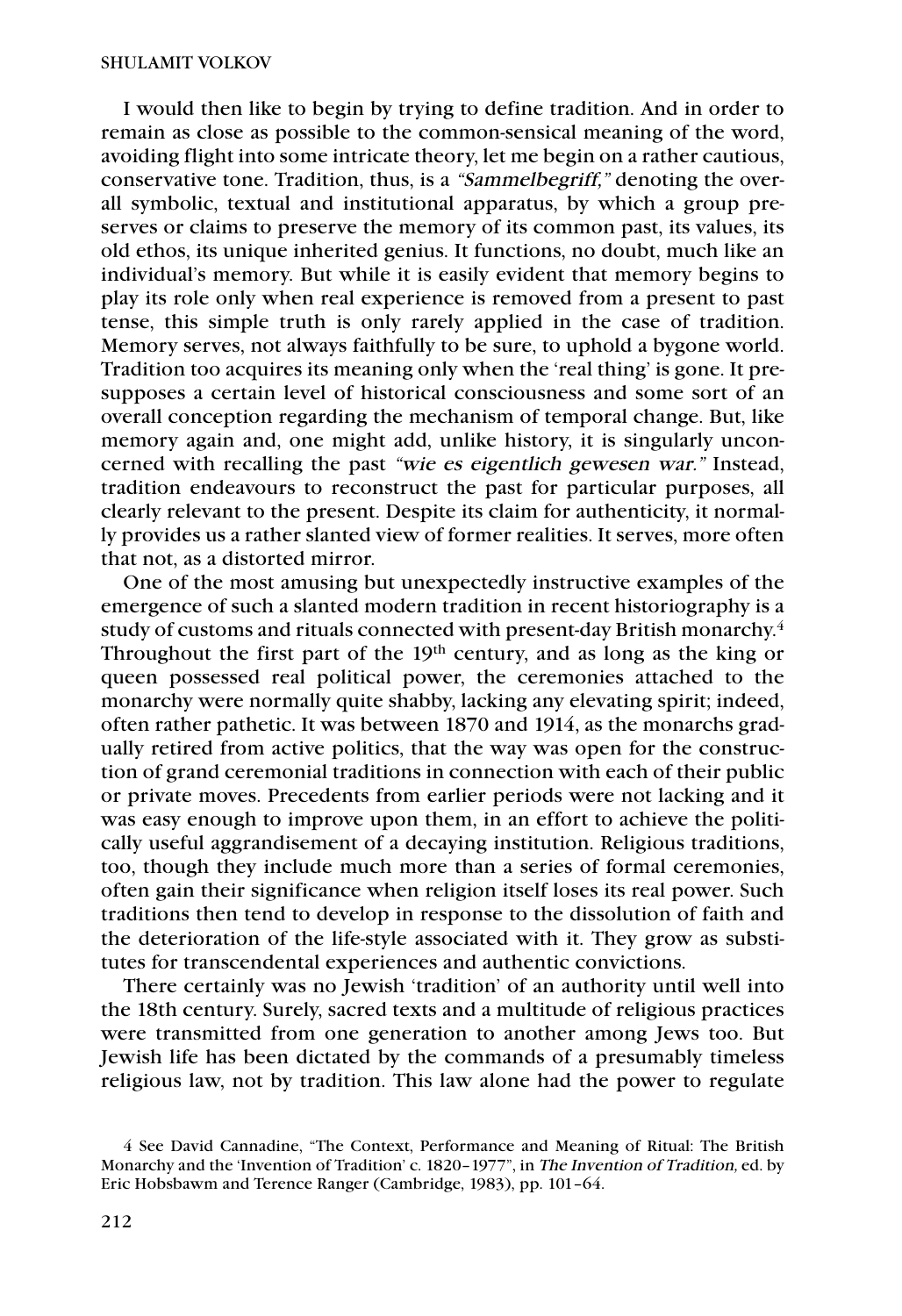various aspects of Jewish life, dictating the routine of work and rest, the rhythm of common and holy days, the human life-cycle on all its components. It was by fulfilling the commands of this Law, that such private events, like birth, marriage or death were given a collective meaning, and it was this law which regulated sexual practices, family relations and all aspects of inner-Jewish social life. Ancient habits may have played some role in handling conflict situations or in settling unanticipated problems. But it was the legitimate decisions of the local Rabbi, drawing authority from his mastery of the texts, never from any sort of a vaguely shared tradition, which finally dictated solutions. Pre-18<sup>th</sup> century Jewry seemed to have had no need for tradition.

In fact, the invention of tradition was the most comprehensive, perhaps even the most formidable Jewish "project of modernity."5 Unlike other aspects of modernisation, this was not an unintended outcome of the individual's decisions and action but a conscious collective effort, designed to reshape and modernise that ever-present but often so evasive, even mysterious entity, Judaism.6 Not surprisingly, indeed, the entire project has only rarely been identified as such, let alone studied or analysed. After all, negating its own existence was its raison d'être. An immanent task of the entire project was to gloss over its novelty and dish out a new Judaism as a merely restatement of the age-old one. Thus, while some aspects of the new tradition were singled out for investigation, the phenomenon as a whole has not yet been examined. Historians of German Jewry, moreover, have normally been so entirely absorbed by quite another aspect of their subject matter, namely by the spectacular entry of Jews into the non-Jewish culture around them, that internal developments within Judaism seemed rather provincial and unattractive to most of them. Taking over and continuing the debates among contemporary Jews, first between reformers and orthodox and then between the so-called assimilationists and their Zionist critics, historians have only rarely been in a position to seek new perspectives. Worse still, they have too often been, and sometimes still are dominated by the terminology of the past, haunted by the discourse which had once divided the protagonists.

One could perhaps break away from all that if one would manage to replace the old paradigms, centred above all around the two most common and prominent terms in this historiography, emancipation and assimilation, and try to observe anew the familiar landscape from a different perspective. The application of new concepts is a familiar technique for gaining

<sup>5</sup> Jürgen Habermas used this expression in 1980 in his lecture "Die Moderne – ein unvollendetes Projekt?". See J. Habermas, Kleine politische Schriften I–IV (Frankfurt am Main, 1981), pp. 444–64.

<sup>6</sup> Concerning the modernisation of Jews as members of a certain social-ethnic group, see S. Volokov, Jüdisches Leben und Antisemitismus im 19. und 20. Jahrhundert. Zehn Essays (Munich, 1990), pp. 131–45. See also S. Volkov, 'Erfolgreiche Assimilation oder Erfolg und Assimilation: Die deutsch-jüdische Familie im Kaiserreich', Jahrbuch des Wissenschaftskollegs zu Berlin, 1982/83, pp. 373–87.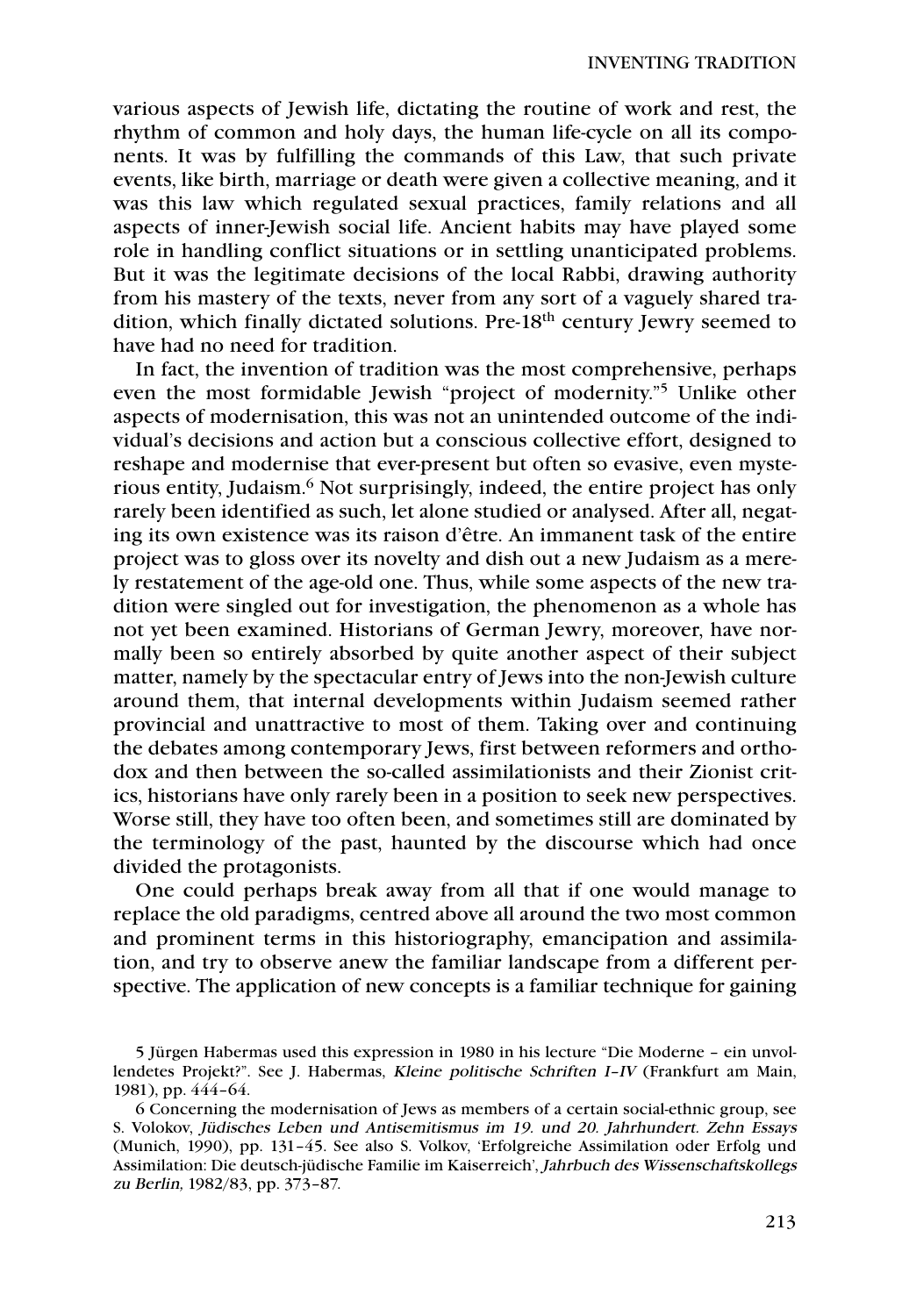such a changed outlook and it is in this way, indeed, that I would like to proceed here. In order to clear up some persistent misunderstandings, I would like to begin by treating Judaism neither as a confession, nor as an ethnic group, certainly not as a straightforward modern nation – but as a multifaceted "cultural system." I would then like to argue, that though this system had been undergoing deep transformations since the last decades of the 18th century, these, contrary to established wisdom, were not inevitably leading to its disintegration or decay but included a massive collective effort at a cultural rejuvenation, resulting in what might readily be subsumed under the title of an "invented tradition." True enough, this project was not always a story of success, but its significance at the time, and its implications for later generations, must not be underestimated. The new tradition represented a joint modernisation enterprise, even though its products often carried an ambivalent message, looking backward and forward at the same time. It suffered from a number of immanent, structural weaknesses but, I would finally argue, both its failures and its achievements belonged to German Jewry as a whole. Neo-orthodoxy and reform, even orthodoxy itself, were all engaged in the same kind of enterprise. Both Assimilationists and Zionists were playing a part within one and the same history.

## II

The treatment of Catholicism or Protestantism as something more than 'mere' confessions normally arouses comparatively little opposition. More than 30 years have passed since Rainer-Maria Lepsius, for instance, characterised Wilhelmine Society as a conglomerate of "milieus," one of which, he most naturally assumed, was the Catholic.7 Beyond the familiar church hierarchy, Lepsius could easily demonstrate, Catholics have created a whole network of social associations, mostly concerned with entirely secular matters. For a variety of historical reasons, moreover, Catholics also came to occupy a very specific social position in 19th century Germany. They were clearly over-represented in rural areas and in the lower orders of society and under-represented among the well-off and especially among the highly educated. At the time, as Thomas Nipperdey has later reminded us, one often spoke of the danger of "Zwei-Kulturen-Gesellschaft," even though the actual depth of the gap between Catholics and Protestants, especially in a variety of unobservable and intimate spheres of life, could hardly be appreciated by contemporaries. Protestantism, too, was demonstrably more than a matter of pure religion. One may thus speak of 'Kulturprotestantismus'

<sup>7</sup> M. R. Lepsius, 'Parteiensystem und Sozialstruktur. Zum Problem der Demokratisierung der deutschen Gesellschaft', in Wirtschaft, Geschichte und Wirtschaftsgeschichte. Festschrift zum 65. Geburtstag von Friedrich Lütge, ed. Wilhelm Abel (Stuttgart, 1966), pp. 371–93.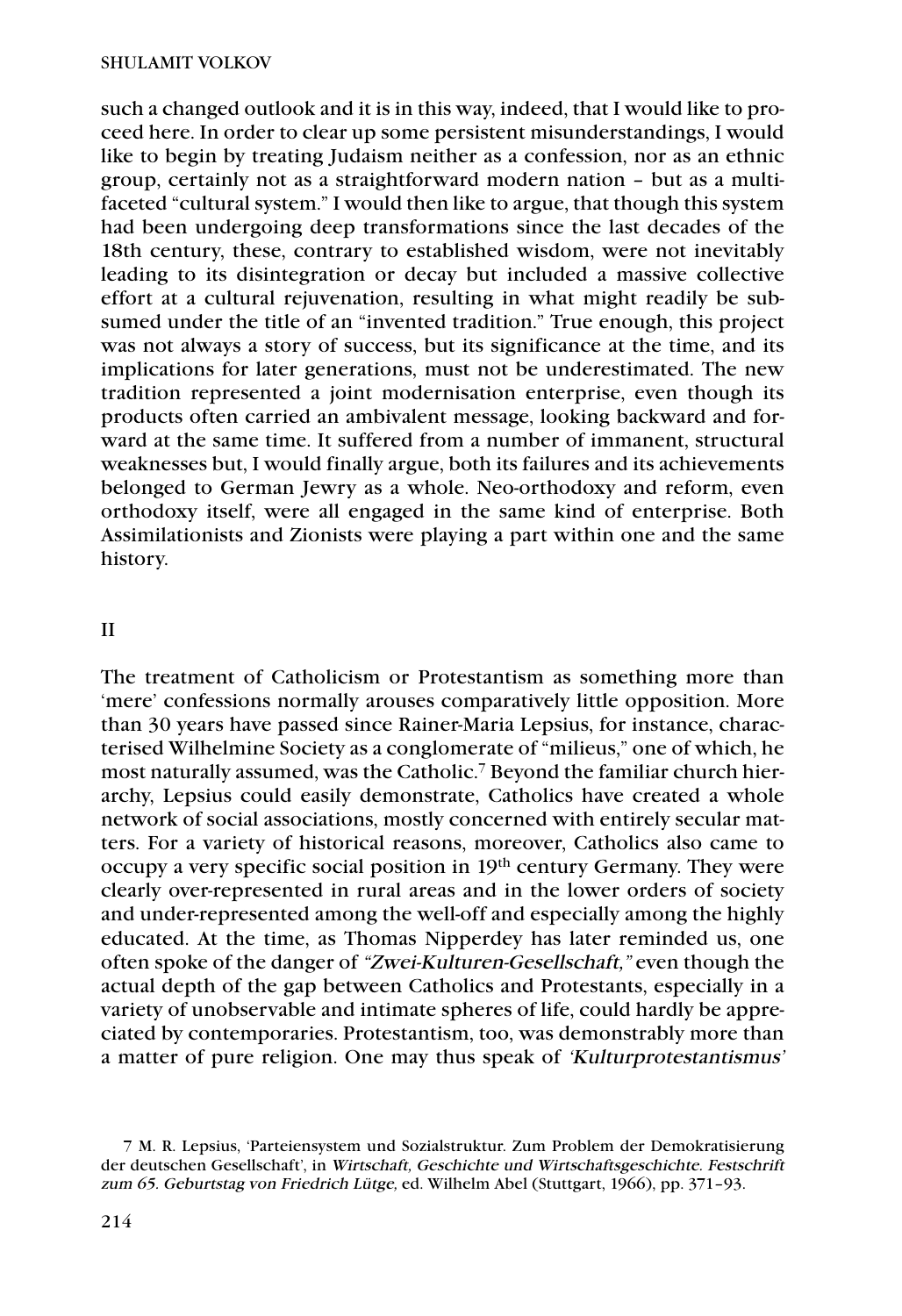and of 'säkulare Religiosität,' determining much of the basic values and the specific life-style of all members of this denomination, true believers as well as the common agnostics, the pious and the heretic alike.8

Things seem rather more complex when one turns to Judaism, and not without reason. Since the late 18<sup>th</sup> century, in fact, Jews were expected to be able to shed their peculiar "Jewishness" at will. Jews themselves repeatedly wondered at their inability to do so. Ludwig Börne's much-cited complaining about the insistence of both friends and foes to see only the Jew in him, immediately come to mind: "Es ist wie ein Wunder" he lamented, "Sie sind wie gebannt an diesem magischen Judenkreis, es kann keiner hinaus."<sup>9</sup> And almost a century later, Sigmund Freud still mused about that "Geheimnisvolle Etwas … das den Juden ausmacht."<sup>10</sup> The Kafkas and the Mauthners too were endlessly wondering at their invisible ties to Judaism. But if their Judaism was, indeed, more than a confession; if it was, as I suggest, a full fledged culture, "a historically transmitted pattern of meanings" to quote the American anthropologist Clifford Geertz, acting "to establish powerful, pervasive and long-lasting moods and motivations,"11 then perhaps it was not all that surprising that such men were unable to shed its traces, as they were moving from one milieu to another. Perhaps this ever-present 'circle' was, after all, not so "magisch."

In any event, it was no doubt among the central goals of liberal reform Jews to turn Judaism into nothing but a confession, precisely in order to escape the embrace of an overall Jewish culture, associated for them with rabbinic authority, intellectual sterility and social inflexibility. Some of them wished to go so far as to reduce it to a formal combination of rituals and liturgy alone.<sup>12</sup> But while these efforts can be accounted for, even sympathised with, considering the background of the time, they were all based on a stark misunderstanding – not of the nature of Judaism alone, but, as we have seen, of religion as such. Fortunately, perhaps, men are not really doing what they proclaim, neither can they fully foresee the consequences of their action. Thus, all ideological statements notwithstanding, 19<sup>th</sup> century

8 See T. Nipperdey, Religion und Gesellschaft: Deutschland um 1900 (Schriften des Historischen Kollegs, Dokumentationen, 5) (Munich, 1988), pp. 5–29 and in particular pp. 24–7. For more details, see T. Nipperdey, Deutsche Geschichte 1866–1918. Bd. 1: Arbeitswelt und Bürgergeist (Munich, 1990), chapter 12.

9 L. Börne, Samtliche Werke. Bd. 3 (Düsseldorf, 1965), p. 510. For this and other relevent examples, see also M. Reich-Ranicki, Über Ruhestörer. Juden in der deutschen Literatur (Munich, 1973), pp. 36–56.

10 S. Freud, Briefe 1873–1939 (Frankfurt am Main, 1960), p. 421. Cf. his letter to the members of the Viennese association of B'nei Brith.

11 C. Geertz, 'Religion as a Cultural System', in The Interpretation of Cultures. Selected Essays (New York, 1973), pp. 87–152.

12 For information on radical interpretations of Jewish identity, see M. A. Meyer, The Origins of the Modern Jew, Jewish Identity and European Culture in Germany, 1749–1824 (Detroit, 1975). See in particular the chapter on David Friedländer, pp. 57–84. For further examples, see also M. A. Meyer, Response to Modernity. A History of the Reform Movement in Judaism (Oxford, 1988), pp. 28–61 and 119–31.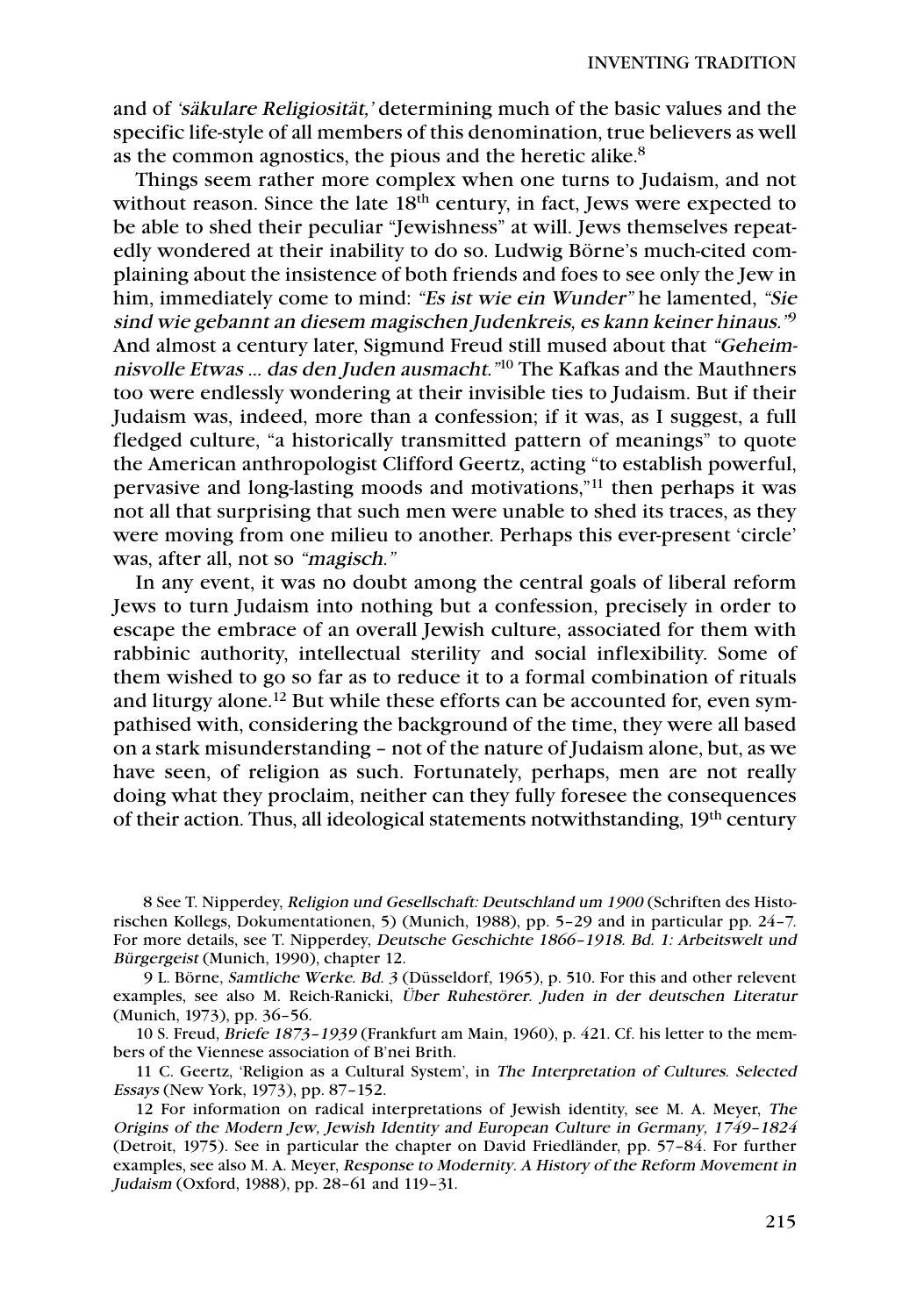German Jews were normally working not to limit the relevance of their Judaism but to extend it. Whatever their arguments might have been, they were engaged in renovating their overall culture, transforming an old into a new one, no less Jewish and no less unique.

Reformers were by no means alone in their efforts. At the end of that same century, German Zionists, too, turned out to be cultural renovators par excellence. While defining Judaism as a modern political nation, they were irresistibly infected by plans of cultural rejuvenation. Despite Herzl's purely diplomatic approach, his followers, in Germany no less than elsewhere, were never exclusively concerned with politics. Within the international Zionist movement, it was perhaps the new Jewish cultural complex created in Russia and not in Germany which in the end proved more lasting and influential. But the project as a whole had begun within the German speaking world, indeed, long before the launching of Zionism, and had taken its course elsewhere only much later. German Zionists, despite their far-reaching claims, were not only revolutionaries. In many ways they too continued the project of their predecessors, participated with their adversaries in the modernisation of Jewish culture and, undoubtedly too, in the invention of a new Jewish tradition.

Let us then be undisturbed by the pros and cons of the debates over the meaning of Judaism at the time and proceed to go beyond them. There is no reason why Judaism, like other religions, should not be seen as an overall cultural system. On the contrary, there are ample reasons for applying to it the same categories which have proven fruitful in parallel cases. Indeed, a great number of unresolved issues are made intelligible by the use of such terms. It allows us a new overview of our subject matter as well as a new kind of approach to the details. What else can we ask for?

On the eve of World War I, we may thus argue, most Jews in Germany were certainly no longer part of the old Jewish world; nor were they so completely absorbed within their new environment, as they so often wished to believe. Most of them were, in fact, living within a compound third sphere, gradually evolving during the century. They populated a dynamic organisational structure, primarily secular in character, and possessed a network of educational institutions, primarily religious. They sustained a vivid Öffentlichkeit, giving voice to a variety of conflicting ideological positions and to a joint, newly-shaped tradition.<sup>13</sup> Most of them lived, not exclusively but to a great degree, within this particular milieu. More than any one single element within it, this overall culture constituted their Judaism.

<sup>13</sup> This is based on B. Harshav, 'The Revival of Eretz-Israel and the Modern Jewish Revolution: Reflections on the Present Situation (Hebrew)', in Culture and Society in Eretz-Israel, ed. N. Graetz (Tel-Aviv, 1988), pp. 7–31.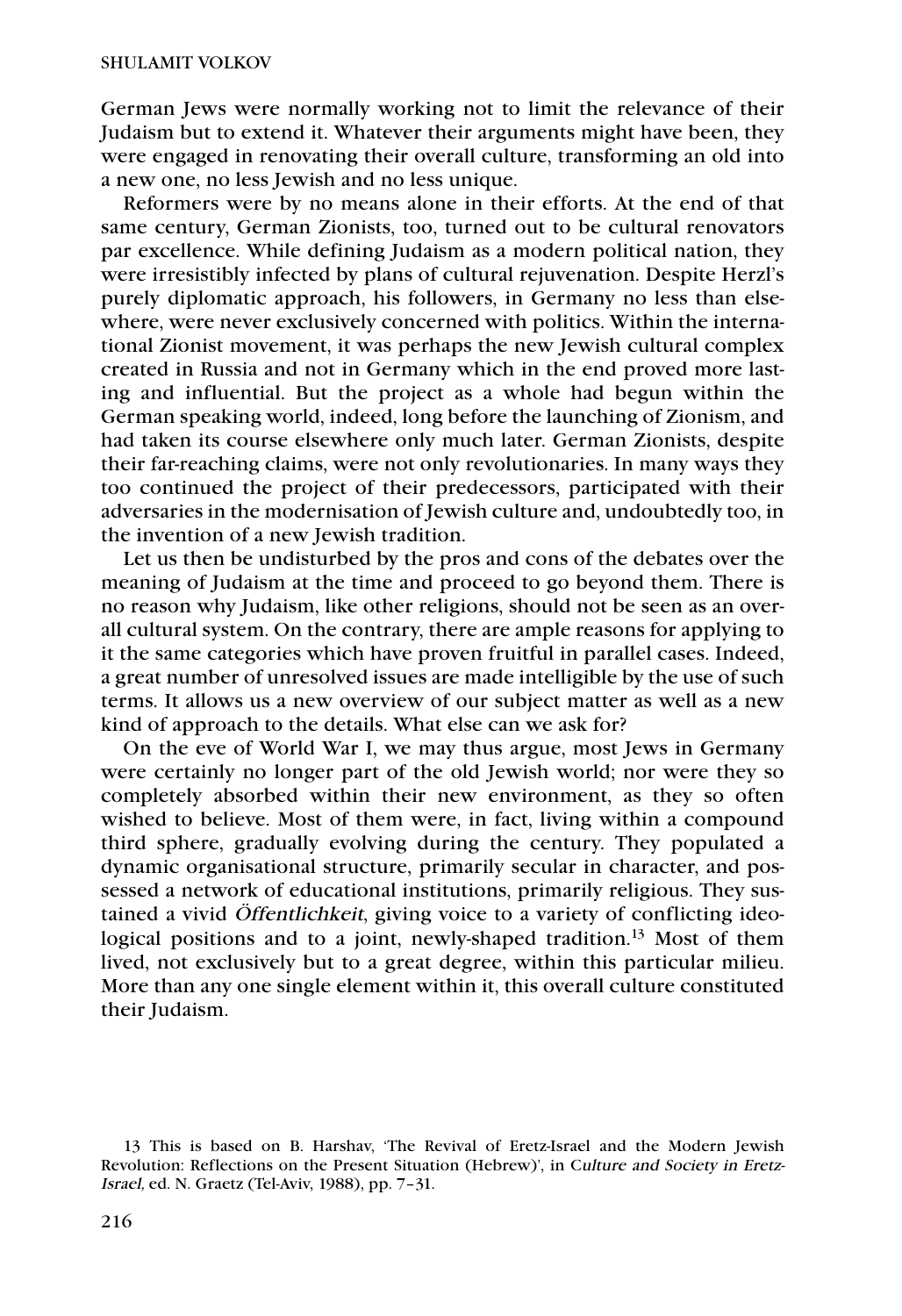The new tradition, actually like most, was a two-tiers project. It included what anthropologists sometimes call "great" and "little" traditions, analogous to the more commonly discussed "higher" and "lower" culture, "high" and "popular" art.<sup>14</sup> The links between the two are always complex but in our case they were particularly persistent and meaningful. The newly created "great" Jewish tradition never lost sight of its pedagogic and apologetic goals and these could be achieved only by constantly invading the popular sphere. The "little" Jewish tradition, in turn, was constantly attuned to messages coming from above, for ever trying to reflect and reproduce them. The two developed in close and constant contact, so much so that the dividing line was often rather blurred.15 Nevertheless, for analytical purposes, it may be useful to treat the two separately and say a few words about each. I begin with the "greater tradition," the more pretentious one, professing to be an heir to the old Jewish intellectual world.

Max Weber has characterised cultural modernity as "the separation of the substantive reason expressed in religion and metaphysics into three autonomous spheres: science, morality and art."16 No doubt the essential unity of a truly religious life was lost to most modern Jews. An alternative was now to be reconstructed from a variety of elements, supporting each other or at least coexisting in a relative, though sometimes artificial harmony. Indeed, the efforts to 'replace' religion by science characterised this entire cultural effort from the very beginning. The philosophical, theological discussion soon commanded central-stage, too, and attempts to produce a new kind of art, especially a new literature, permeated 19th century Jewish intellectual life.

The first comprehensive, conscious effort in this direction was made by the members of the Verein für Kultur und Wissenschaft des Judentums.17 These men, joining together in the late summer of 1819 at the aftermath of the "Hep-Hep riots" against Jews throughout Germany, sought ways of positively responding to their sense of loss and rejection. By then, full acceptance into bourgeois society was proven far more difficult than the early

<sup>14</sup> See in particular R. Redfield, Peasant Society and Culture (Chicago, 1956). For use of these terms in anthropology and ethnography see also D. Ben-Amos, The Seven Strands, pp. 107–116.

<sup>15</sup> The close relationship between the "great" and "little" traditions has been underlined by R. Redfield in Peasant Society and Culture, but see also H. Bausinger, 'Folklore und gesunkenes Kulturgut', Deutsche Jahrbücher für Volkskunde 1 (1966), pp. 15–25.

<sup>16</sup> For this abbreviated formula, see J. Habermas, "Die Moderne– ein unvollendetes Projekt?". Cf. M. Weber, Gesammelte Aufsätze zur Religionssoziologie. Vol. 1. (Tübingen, 1922/23), pp. 436–73.

<sup>17</sup> For information about the Verein, see S. Ucko, 'Geistesgeschichtliche Grundlagaen der Wissenschaft des Judentums (Motive des Kulturevereins vom Jahre 1819)', Zeitschrift für die Geschichte der Juden in Deutschland 5 (1935), pp. 1–34. See also H. M. Graupe, Die Entstehung des modernen Judentums. Geistegeschichte der deutschen Juden 1650–1942 (Hamburg, 1977), chapter 13.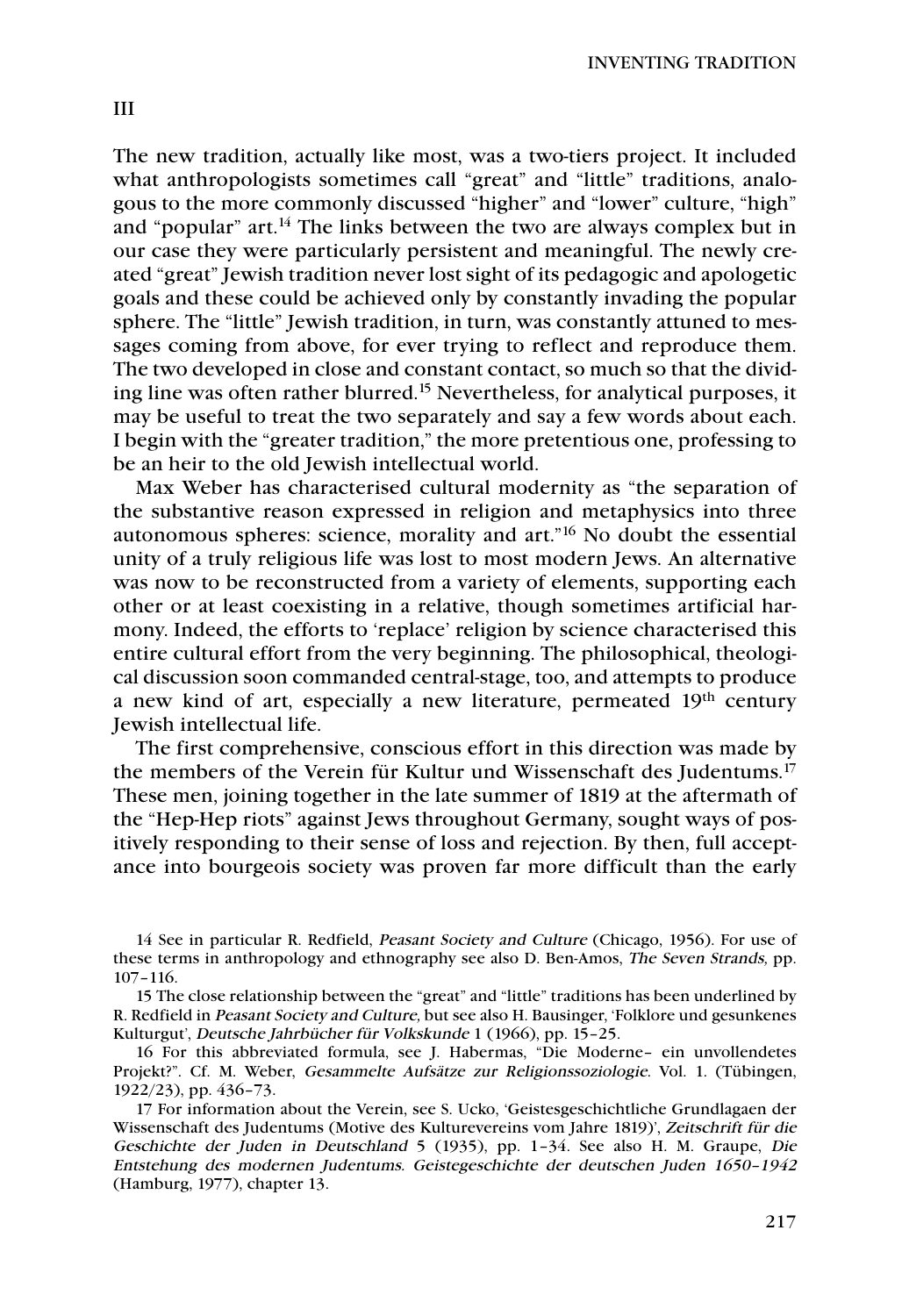decades of emancipation had at first seemed to promise. In response, this young scholars began to deal systematically with Jewish history, to outline a new theological discipline, to recover old Jewish poetry and prose-texts and to produce new ones. But while they were launching their project on a wide and diversified intellectual front, Eduard Gans, Leopold Zunz, Isaak Marcus Jost and other members of the Kulturverein made their most revolutionary departures in the field of History. 18

From the perspective of modern historiography, the pre-modern Jewish spiritual world, despite its dependence on historical symbolism and on a rich historical narrative, was principally ahistorical. The concentration on the exegesis of a strictly defined body of holy texts and on the cultivation of a number of national myths, excluded any real interest in history. <sup>19</sup> A Jewish historiography only grew during the 19<sup>th</sup> century, primarily in Germany and under the influence of romantic historicism and the new scientific methods of modern German historiography. But the impetus did not only come from the outside. A historical approach to Judaism, relativising the authority of religious law by reference to the concrete historical context of its emergence, was to become an indispensable tool in the work of reform.20 In it, in fact, a critical historical method strove to replace the oldstyle interpretation of texts. But the fascination with history was not limited to reformers. Since mid-century, this became a preoccupation of educated Jews of all religious trends. Investigating the story of Jewish life in the past became a widely-shared passion.<sup>21</sup>

The most important intellectual event in the context of 19<sup>th</sup> century Jewish culture in Germany was, no doubt, the publication of Heinrich Grätz's 11-volume Geschichte der Juden von den ältesen Zeiten bis auf die Gegenwart. Its popularity was unrivalled. It was reviewed and commented upon by numerous Jewish scholars and treated by all with a great deal of undisguised animation. But while Grätz's work was truly a heroic venture, it represented only the tip of the iceberg. History was by then a major

18 On Gans, see H. G. Reissner, Eduard Gans. Ein Leben im Vormärz (Tübingen, 1965). On Zunz, see N. N. Glatzer, Leopold Zunz, Jude – Deutscher – Europäer (Tübingen, 1964), and L. Wallach, Liberty and Letters. The Thought of Leopold Zunz (London, 1959). On Jost, see R. Michael, 'I. M. Jost und sein Werk', Bulletin des Leo Baeck Instituts 3 (1960), pp. 239–58.

19 See in particular Y. H. Yerushalmi, Zachor, Erinnere Dich. Jüdische Geschichte und jüdisches Gedächtnis (Berlin, 1988). This book was first published in English, Seattle/London, 1982. (I used the Hebrew edition, Tel-Aviv, 1988.) Cf. the criticism in A. Funkenstein, 'Collective Memory and Historical Consciousness', History and Memory I (1989), pp. 5–26. See also I. Schorsch, 'The Emergence of Historical Consciousness in Modern Judaism', LBIY 28 (1983), pp. 413–37.

20 See M. A. Meyer, Response to Modernity, pp. 84–99. Cf. the summary introduction, in Ideas of Jewish History, ed. M. A. Meyer (New York, 1974), pp. 1–42.

21 In his book "Zachor", mentioned in note 18, Yerushalmi describes, however, the relative weakness of the historical consciousness of modern Jews. See his comments, pp. 160–65, as well as A. Funkenstein, 'Reform und Geschichte: Die Modernisierung des deutschen Judentums', in Deutsche Juden und die Moderne (Schriften des Historischen Kollegs), ed. S. Volkov (Munich, 1991).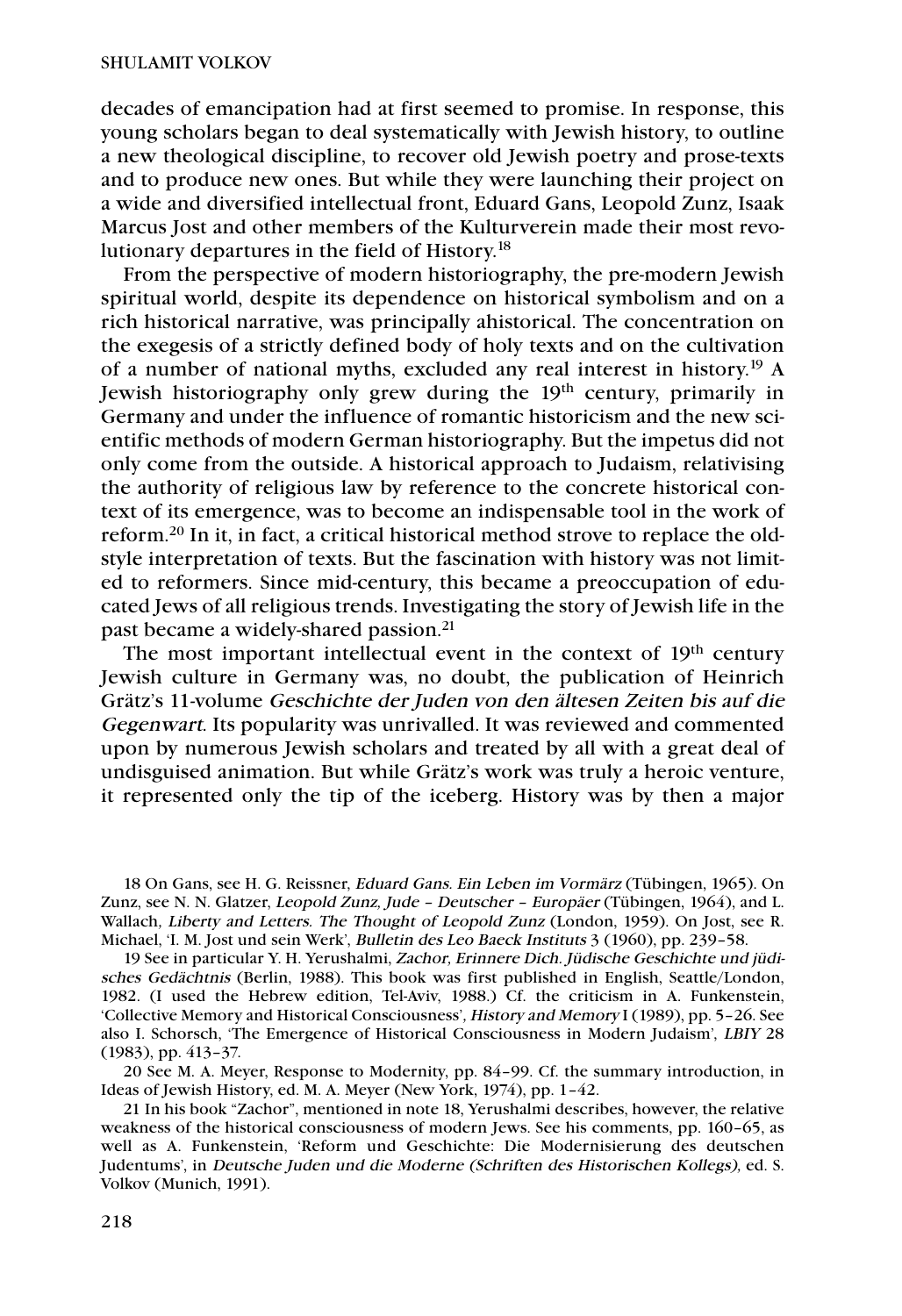sphere of Jewish interest. The work of selection – critical for the process of inventing tradition – was by then taking place on a very wide front.

The selection proceeded on two levels: the substantive and the methodological. Substantively, selection meant the preference for specific periods and aspects of Jewish life in the past and the neglect of others. Methodically it was a matter of choosing a mode of presentation, a type of interpretation, an appropriate narrative style. It was especially the first kind of selection, which has been so vehemently criticised by Gerschom Scholem in one of his most biting essays.<sup>22</sup> Scholem saw in the particular selection practised by the various representatives of the Wissenschaft des Judentums, a form of "Selbstzensur." He objected to what seemed to him their turning of Judaism into a "rein geistige, ideale Erscheinung," expunging from it all mythical or irrational elements and all signs of "disintegration, revolution and discord." But his criticism does not exhaust the matter. After all, selecting is essential to the writing of history and it was surely inevitable for pioneers like Jost, Zunz or Grätz. Moreover, Zionist historians too had to make their own selections and these, in fact, were often enough not unlike the ones taken by their liberal antagonists.

Thus, it is true, indeed, that Abraham Geiger, for example, singled out for a particularly vicious attack by Scholem, found much of Jewish medieval history uncongenial and placed instead an unusually great emphasis on biblical history. But most Zionists, too, saw with disdain the "Galuth" experience and chose to dwell upon earlier, ancient times. They certainly differed with reformers concerning the national-historical sections of the Old Testament, but they too tended to gloss over the legal chapters of the Pentateuch and, like liberal-reformers, particularly valued the biblical prophets, exponents of an ancient Jewish social morality.

This affinity went even further. German Zionists, like almost all Jewish scholars in 19<sup>th</sup> century Germany, had a special affection for the history of Spanish Jewry. In an important article, Ismar Schorsch has beautifully elaborated upon this theme.<sup>23</sup> From the early Haskalah, he argued, the radical critique of existing Jewish culture "drew much of its validation, if not inspiration, directly from Spain."24 The advocacy of secular education, the curbing of Talmudic exclusivity, the need to revive Jewish philosophy and poetry, all seemed to receive powerful support from the history of Spanish Jews and appealed to reformers as well as to orthodox Jews, to liberals and Zionists alike. The 'supremacy' of Sephardi over Ashkenazi Jewry, the latter

<sup>22</sup> The most outspoken version of this essay was published only in Hebrew, firstly as 'Thoughts on the Science of Jewry', in Luach Ha'Aretz, 1945, pp. 94–112, reprinted in G. Scholem, Dvarim Bego, Vol. 2 (Tel-Aviv, 1976), pp. 385–403. Its publication in German, based on a lecture at the Leo Baeck Institute in London in 1957, was entitled 'Wissenschaft vom Judentum einst und jetzt', Bulletin des Leo Baeck Instituts 9 (1960), pp. 10–20. See also G. Scholem, Judaica, Vol. 1 (Frankfurt am Main, 1963), pp. 147–64.

<sup>23</sup> I. Schorsch, 'The Myth of Sepharadic Supremacy', LBIY 26 (1989), pp. 47–66. 24 Ibid., p. 49.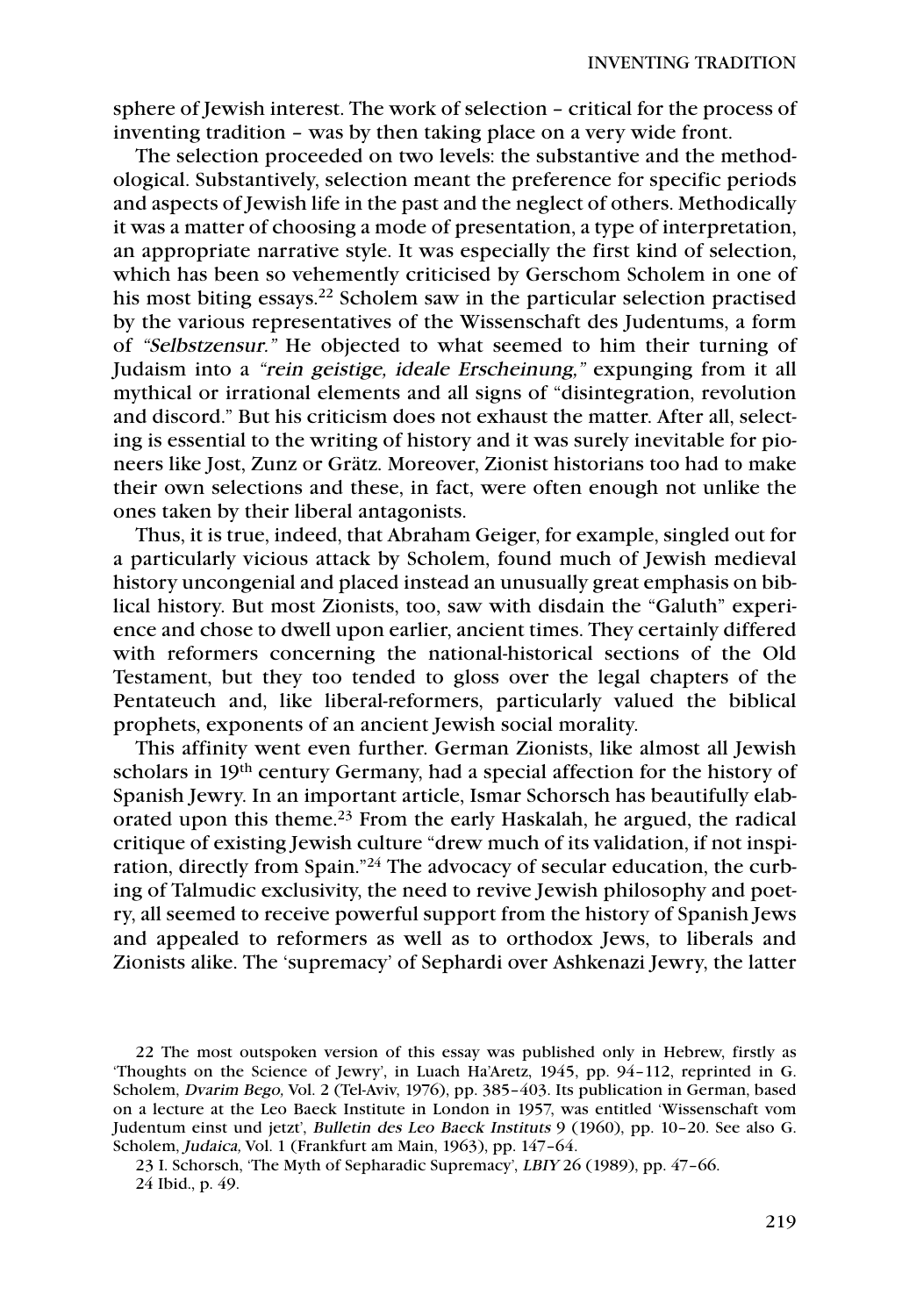steeped in Talmudic reasoning and in Yiddish 'dialects', seemed to all of them quite self-evident. German Jewry built its synagogues in Moorish style, idealised the "Marrano pose" in its literature and celebrated Spanish Jewry in its historical writings.25 It was "nurtured on a Spanish diet," Schorsch claimed.<sup>26</sup> Zionism, he might have added, has symbolically crowned this process by choosing the Spanish Hebrew pronunciation as paradigmatic for the revival of a modern Hebrew tongue.

Methodologically, too, the emerging new historical consciousness of German Jewry had its special preferences. Above all, the so-called "exemplary type" came to dominate the field.<sup>27</sup> Its didactic usefulness was irresistible. Here, indeed, links between the "great" and the "little" Jewish tradition are already quite apparent. Jewish history in this guise was turned into a truly "Magistra Vitae." It had an essential educational task to fulfil. Thus, a gallery of selected Jewish personalities was dished out to a growing Jewish readership: open-minded Rabbis, highly-cultured Marannoes, Spanish literati, philosophers and influential political men. An assortment of "excellent Jewish women" never failed to be included, too. The more sophisticated historical works did occasionally venture into other modes of historical writing. But in all works, a clear continuous narrative was indispensable. It was essential for establishing the parameters of the new tradition, central for bequeathing meaning to modern Judaism as a whole.

A presumably new kind of Jewish morality, too, being then worked out no less intensively, was equally important from this perspective. Much has been written about the missionary idealism of 19<sup>th</sup> century liberal Jews.<sup>28</sup> It certainly bears repeating that this abstract, philosophical, purely ethical interpretation of Judaism was a complete novelty. It resulted from the efforts of men like Moritz Lazarus, Hermann Cohen or Leo Baeck to make Judaism acceptable to modern men. It was a reformulation which sought to turn it intellectually, even socially, palatable in the context of 19<sup>th</sup>-century German bourgeois society. Here too selection and the choice of new accents were essential. The didactic purposes here, were often even more

25 For the most famous case, see P. F. Veit, 'Heine: The Marrano Pose', Monatshefte 66 (1947), pp. 145–56. An additional discussion with emphasis on the parallel case of Spain may be found in Y. H. Yerushalmi, Assimilation and Racial Anti-Semitism: The Iberian and the German Models (Leo Baeck Memorial Lecture, 26) (New York, 1982).

26 I. Schorsch, The Myth of Sepharadic Supremacy, p. 59.

27 I have borrowed this terminology from Jörn Rüsen. See his 'Typologie der Geschichtsschreibung' in Lebendige Geschichte. Grundzüge einer Historik, III: Formen und Funktionen des historischen Wissens, ed. J. Rüsen (Göttingen, 1989), pp. 45–9. See also J. Rüsen, 'The Development of Narrative Competence in Historical Learning – An Ontogenetic Hypothesis Concerning Moral Consciousness', in History and Memory 1 (1989), pp. 35–59.

28 See in particular U. Tal, 'German-Jewish Social Thought in the Mid-Nineteenth Century', in Revolution and Evolution, 1848 in German-Jewish History, ed. W. E. Mosse (Tübingen, 1981), pp. 299–328, and U. Tal, 'Theologische Debatte um das "Wesen"? des Judentums', in Juden im Wilhelminischen Deutschland 1890–1914, ed. W. E. Mosse (Tübingen, 1976), pp. 599–632. See also in the same publication, P. E. Rosenblüth, 'Die geistigen und religiösen Strömungen in der deutschen Judenheit', pp. 549–98. For a useful summary, see H. Graupe, Die Entstehung des modernen Judentums. Chapters 18 and 19.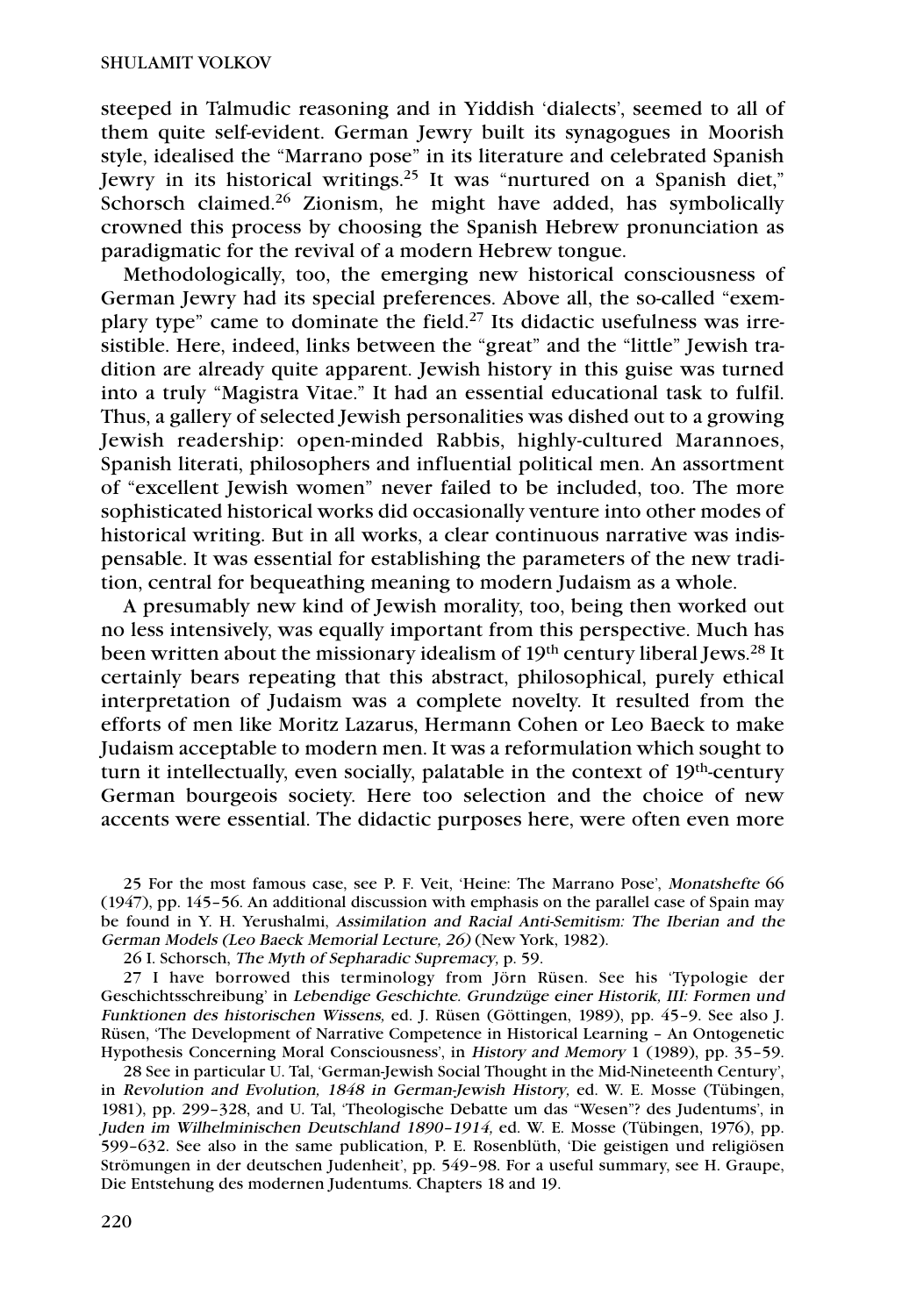apparent and the link to the "little" tradition even more crucial than in the sphere of history. It may therefore be instructive to move away now from the great to the little tradition; to neglect the first Garniture for the second or third, perhaps even for the third and the fourth. Behind the work of major Jewish historians, but even more so behind the towering philosophers and the major literary figures, one discovers a whole domain of Jewish popular culture, practically forgotten. A whole army of traditionmakers were then busy popularising the more sophisticated thinkers and spreading out their message. A whole new Öffentlichkeit was drafted to fulfil this task, attempting to fill the vacuum created by secularisation, apathy and the attraction of non-Jewish culture.

IV

In Kurt Koszyk's authoritative text-book on 19<sup>th</sup> century German press, there is nothing to suggest the extent of Jewish newspapers or magazine production at the time.29 In fact, more than 200 Jewish periodical publications made their appearance during the century and while many were short-lived and insignificant, a few managed to appear continuously for decades and gain a considerable influence.<sup>30</sup> At the end of the century, one has estimated the number of copies of the Allgemeine Zeitung des Judentums, surely the most important German Jewish weekly and the longest-lasting among them, at about 3,000.<sup>31</sup> On the eve of World War I, the orthodox Jüdische Presse, a so-called Organ für die Gesamtinteresse des Judentums, reached similar figures. But doubtlessly many more people had a chance to read something of these newspapers. The Hamburger Israelitische Familienblatt, a non-party "Unterhaltungsorgan," reached the publication number of 12,300, while innumerable local papers and newssheets were put out for an exclusively Jewish readership. "Im deutschen Reich", the publication of the Zentralverein deutscher Staatsbürger jüdischen Glaubens, which began to appear in 1895, probably reached most of

29 K. Koszyk, Geschichte der deutschen Presse. Vol. 2. Deutsche Presse im 19. Jahrhundert (Berlin, 1966). Cf. B. Suchy, 'Die jüdische Presse im Kaiserreich und in der Weimarer Republik', in Juden als Träger bürgerlicher Kultur in Deutschland, ed. J. H Schoeps (Stuttgart, 1989), pp. 167–92.

30 There is no comprehensive research on the Jewish press in Germany. Still of use is M. T. Edelheim-Mühsam, 'The Jewish Press in Germany', LBIY 1 (1956), pp. 163–76, as well as her article 'Presse, jüdische' in Jüdisches Lexikon, Vol. 4/1. Berlin, 1930, pp. 1102–10. A complete description of the Jewish press in Austria is available, however, in J. Toury, Die Jüdische Presse im österreichischen Kaiserreich 1802–1918 (Tübingen, 1983). He also wrote several essays on the Jewish press in Germany. See J. Toury, 'Die Anfänge des jüdischen Zeitungswesens in Deutschland', Bulletin des Leo Baeck Instituts 38–39 (1967), pp. 93–123, and J. Toury, 'Das Phänomen der jüdischen Presse in Deutschland', in Quesher, Journalism Studies, Tel-Aviv University, Jüdische Zeitungen und Journalisten in Deutschland, May 1989, pp. 4–13.

31 See 'Adressbuch der deutschen Zeitschriften und der hervorragenden politischen Tagesblätter', Hand- und Jahrbuch der deutschen Presse 36 (1895). Published by H. O. Sperling, Stuttgart, 1895, p. 163.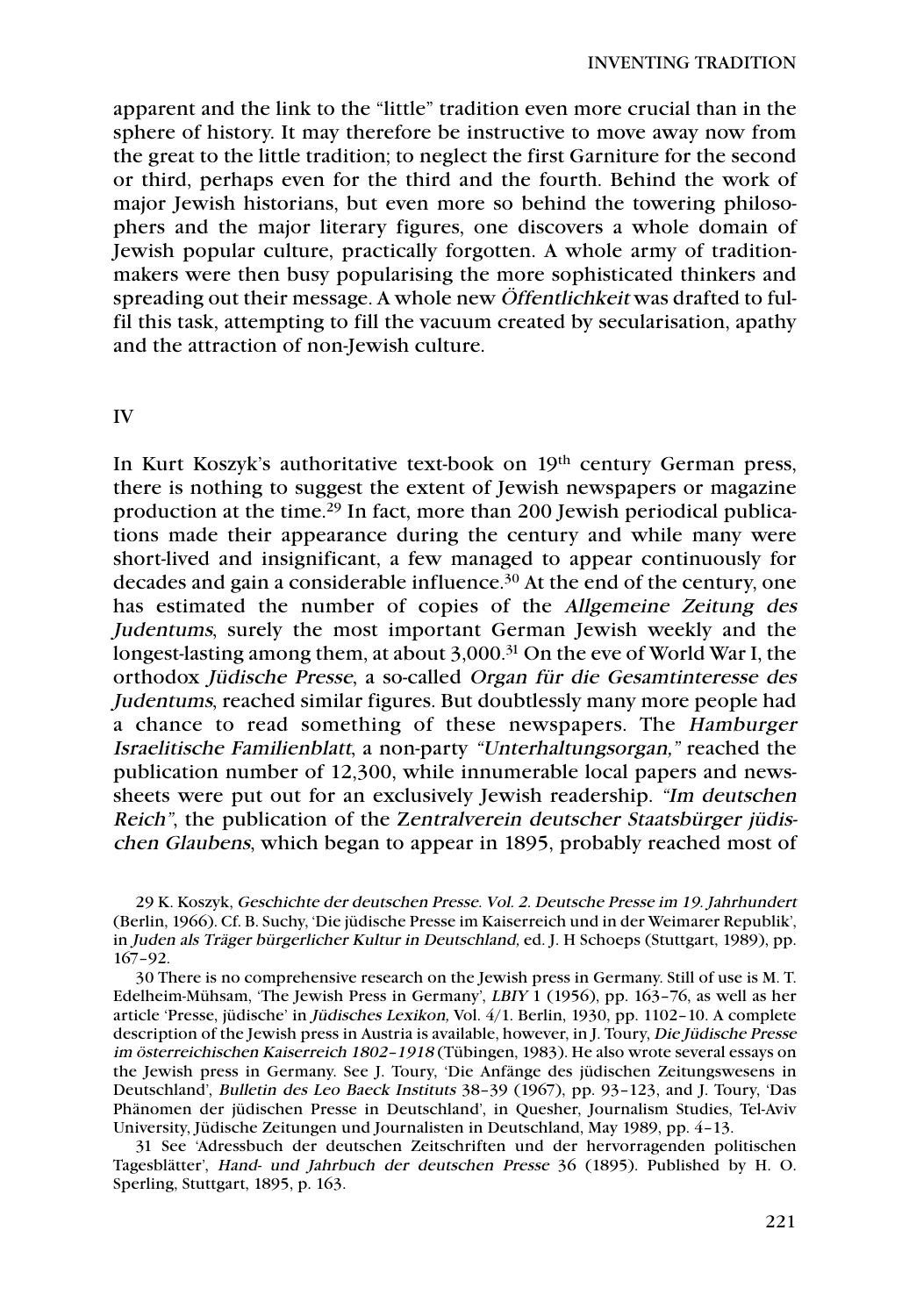the Verein-members, about 40,000 by 1914. The Zionist press, too, known for its journalistic and literary quality, was surely read by more than its direct subscribers. For a population of just over half a million, the pressfever of German Jews must be considered remarkable, indeed.

Quite striking, moreover, is the almost exclusive interest of this press in Jewish matters. There clearly was an avid reading public for such themes. Indeed, a considerable literary production was concerned with supplying that demand. The Judaica Catalogue of the Stadtbibliothek, Frankfurt a.M., for instance, lists thousands of German titles, mostly published before 1914, all concerned with a variety of Jewish issues. $32$  It includes publications dealing with Biblical criticism and the explanation of other Jewish sacred texts; works on history and education, on medicine and Theologie, on science and literature. Most imposing is its register of over 120 Predigtsammlungen and the hundreds of titles under the heading of Erbauungsliteratur. Such a listing merely gives an idea of the dimension of the cultural efforts made by German Jews at the time. Having been practically hypnotised by the Jewish "Beitrag" to German culture and by the apologetic value of concentrating on outstanding Jewish names, one has almost entirely neglected this side of their activity. A century long effort to invent their own tradition seems to have left only a marginal note in modern historiography.

It is therefore salutary to remember that, though German Jewry did not include a peasantry population, nor did it contain a sizeable proletarian element, it was - even by the late 19<sup>th</sup> century - essentially a lower middle class population. Searching the entire 19<sup>th</sup> century up to the years of the Weimar Republic, Werner Mosse has identified a Jewish economic elite of only a few dozen families.<sup>33</sup> And Avraham Barkai's analysis showed that by the late 19th century, even most urban Jews belonged to the lower brackets of city tax-payers. $34$  Well into the 20<sup>th</sup> century Jews were primarily occupied in trade and, preferring independent employment, the great majority of them ran small, usually "Einmann- oder Familienbetriebe."<sup>35</sup> The massive entry of Jews into academic occupations occurred only since the last decade of the 19th century, and even then their share of the Jewish working population never reached the 10% level; not even in Berlin.36 While Jewish

<sup>32</sup> Stadtbibliothek Frankfurt am Main, Katalog der Judaica und Hebraica, Vol. 1. Judaica. Frankfurt am Main, 1932.

<sup>33</sup> W. E. Mosse, Jews in the German Economy. The German-Jewish Economic Elite 1820–1935 (Oxford, 1987), pp. 87–95.

<sup>34</sup> A. Barkai, Jüdische Minderheit und Industrialisierung. Demographie, Berufe und Einkommen der Juden in Westdeutschland 1850–1914 (Tübingen, 1988), pp. 62–70 and 136–65.

<sup>35</sup> See in particular A. Prinz, Juden im deutschen Wirtshaftsleben. Soziales und wirtschaftliche Struktur im Wandel 1850–1914, ed. A. Barkai (Tübingen, 1984), pp. 166–68 and 172–76, and A. Barkai, Jüdische Minderheit und Industrialisierung, pp. 36–44. Cf. J. Segall, Die beruflichen und sozialen Verhältnisse der Juden in Deutschland (Berlin, 1912).

<sup>36</sup> Cf. J. Segall, Die beruflichen und sozialen Verhältnisse der Juden in Deutschland, 45 ff. J. Lestschinsky, Das wirtschaftliche Schicksal des deutschen Judentums (Berlin, 1932), p. 101. U. Schmelz, 'Die demographische Entwicklung der Juden in Deutschland von der Mitte des 19.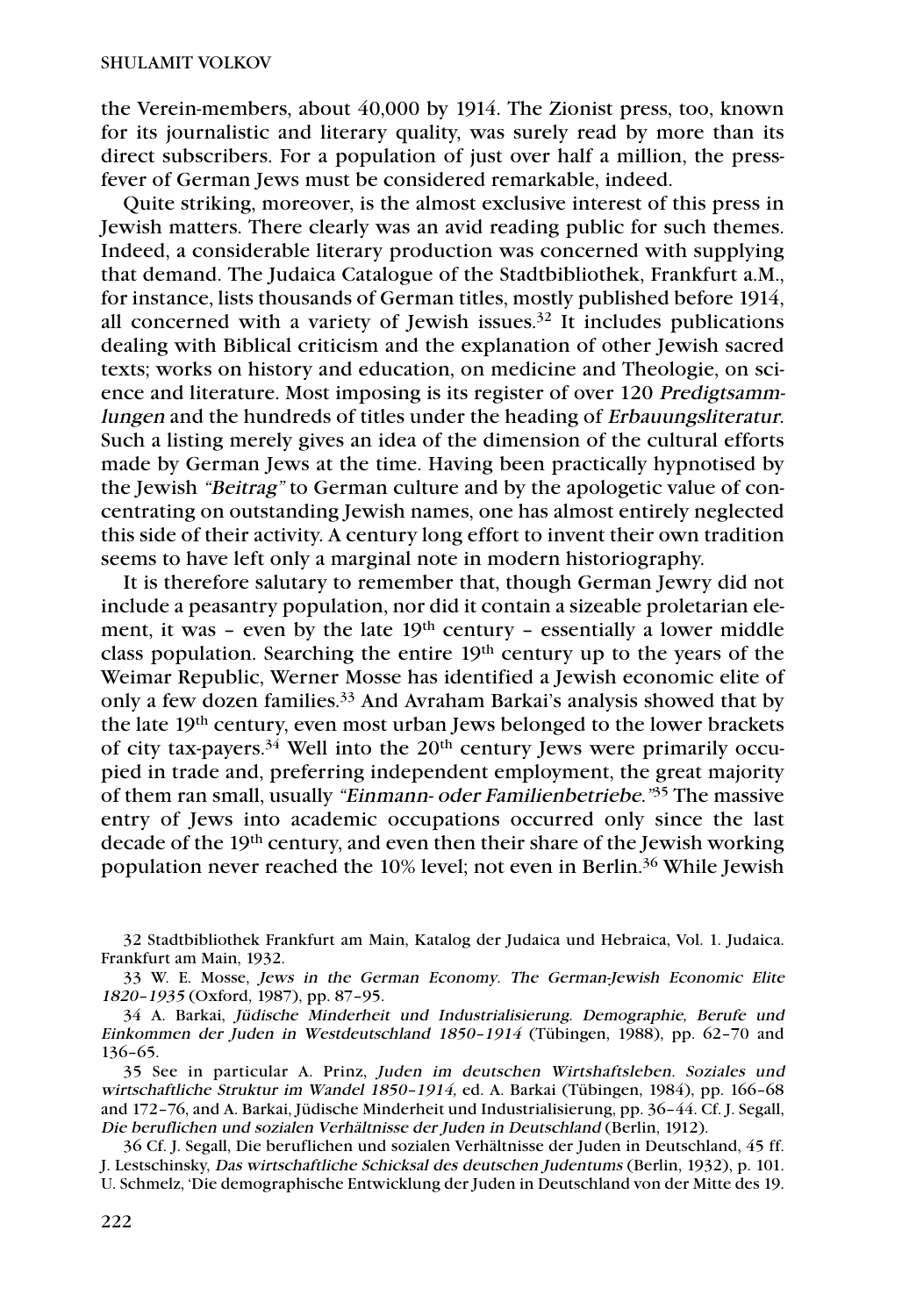children were strikingly over-represented at the humanistic Gymnasien, over half of them received no more than a minimum of elementary education even at that time.<sup>37</sup> And while Jews were on average clearly better-off than their non-Jewish compatriots and almost always better educated, a sizeable group among them could still be easily counted among the middleand lower-middle-class consumers of mass cultural products. These were the readers of the various Familienblätter, the subscribers to the Unterhaltungspresse, the gift-bringing relatives who exchanged various Jewish Kalender and Almanachs, among them – an assortment of 'instantculture' publications.

In Rudolf Schenda's pioneering work, Volk ohne Buch, we were for the first time made aware of the extent and significance of reading material for the lower social elements of German society between 1770 and 1910.38 In a similar fashion, then, German Jewry too developed its own "little tradition" and the organs of transmitting and propagating it. In addition to the periodical press, one easily discovers the Jewish "hinkende Bote", to use Schenda's terminology. <sup>39</sup> These modest yearbooks included information on Jewish (and non-Jewish) holidays, a list of special market-days and other useful facts. They then provided a seasoned mixture of the new "Jewry". One would invariably find there a few historical essays on ancient times, portraits of important Jewish personalities or obituaries of recently departed celebrities, a short history of one or another Jewish community in Germany, a couple of poems, occasionally even in Hebrew but always with appended German translation, a short or serialised historical novel, usually based on a Spanish-Jewish theme or upon a Ghetto-environment vignette, etc. The pattern is always the same.<sup>40</sup> In comparison to the general German popular literary-production, the Jewish counterpart was perhaps somewhat more pretentious. It was less exclusively preoccupied with the various genres of the so-called "Trivial-Literatur" and more concerned with non-fiction – history, ethics and the like. Nevertheless, this was no doubt a parallel phenomenon – a Jewish version of the German lower-class culture. It paid tribute to some of the most renowned German authors; it certainly wished to include such figures as Lessing and Schiller. But on the whole it

39 R. Schenda, Volk ohne Buch, pp. 279–87.

40 See, for instance, Kalender u. Jahrbuch für Israeliten (Vienna, 1843/44–1847/48). Published since 1854/55 by J Wertheimer. Also J. W. Pacheles, Illustrierter Israelit. Volkskalender (Prague, 1865); or J. K. Buchner, Jahrbuch für Israeliten, Vol. 21 (Leipzig, 1863).

<sup>(</sup>cont. from previous page) Jahrhunderts bis 1933', Zeitschift für Bevölkerungswissenschaft 8 (1982), p. 64. See also A. Barkai, Jüdische Minderheit und Industrialisierung, pp. 48–51, and A. Prinz, Juden im deutschen Wirtschaftsleben. Soziales und wirtschaftliche Struktur im Wandel 1850–1914, pp. 138–40 and 184–86.

<sup>37</sup> See J. Thon, Der Anteil der Juden am Unterrichtswesen in Preußen (Berlin, 1905), pp. 23–5. According to his data, in 1886, 46.5 per cent of Jewish boys had more than primary school education, and this figure rose to 56.3 per cent by 1901. The corresponding percentages for non-Jewish boys were 6.3 and 7.3 per cent.

<sup>38</sup> R. Schenda, Volk ohne Buch. Studien zur Sozialgeschichte der populären Lesestoffe 1770–1910. Second edition (Munich, 1977).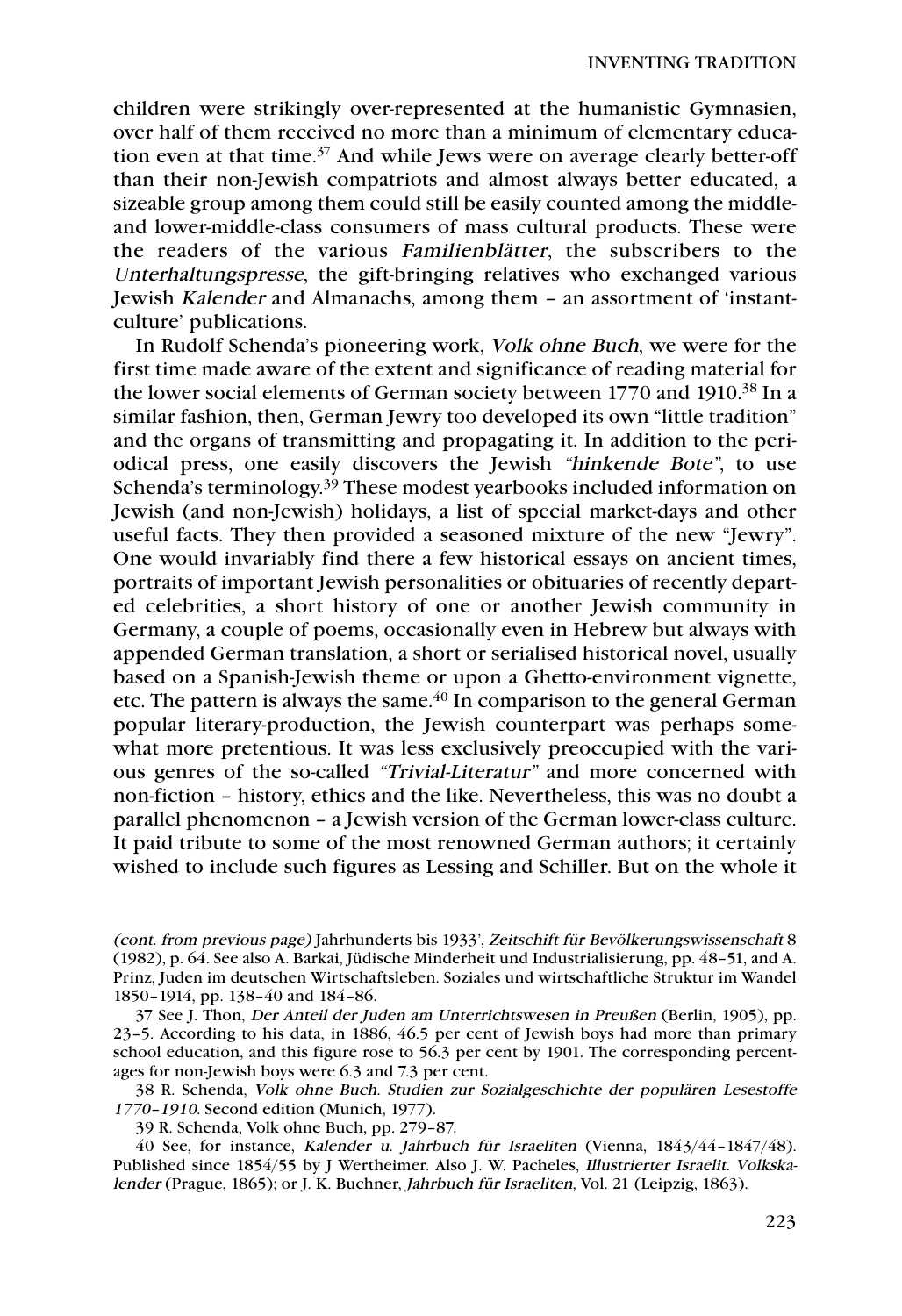was a Jewish enterprise – responding to the demand for a modern, popular tradition. $41$ 

The most prolific single producer of this tradition was, no doubt, the founder and half-a-century editor of the Allgemeine Zeitung des Judentums,<sup>42</sup> Ludwig Philippson. With innumerable articles on historical themes, philosophical and ethical ruminations, sketches of Jewish luminaries, poems and historical novels, political manifests and public appeals, Philippson unquestionably dominated the popular Jewish literary scene. Between the late 1830s and his death in 1889, he produced an amazing stream of publications and was capable of tireless activity in all conceivable Jewish causes. $43$  More than anyone else, Philippson determined the cultural diet produced for the common German Jew at the time. Philippson's book "an den israelitischen Konfirmanden (Barmitzva) und die israelitische Konfirmantin," (this latter creature in itself an invention of modern German Jewry), published under the title Der Rat des Heils,<sup>44</sup> beautifully exemplifies his overall effort. It is a written Credo of the new Jewish tradition. "Fühlst Du dich glücklich, ein Israelit zu sein?" runs the title of the first chapter of this elegantly produced book. Two long historical chapters then follow, divided into the history of religion and that of the "Stamm," appended by a prolonged exposition of the spiritual and ethical meaning of religious ceremonies, practical "Gebote", Jewish holidays, the Sabbath, etc. Finally, a number of chapters present the practical implications of Judaism for orderly professional and social life within German bourgeois society.

Philippson was a declared supporter of reform Judaism, but Samuel Raphael Hirsch, the leader of Jewish Neo-Orthodoxy could have not put matters more convincingly. In some ways, Hirsch's Torah im Derech-Eretz may have presented stricter demands of observance upon the Jews, but the message of liberal Judaism à la Philippson and of Neo-Orthodoxy à la Hirsch

41 The best examples are to be found in the Allgemeine Zeitung des Judentums. See H. O. Horch, Auf der Suche nach der jüdischen Erzählliteratur. Die Literaturkritik der "Allgemeinen Zeitung des Judentums" (1837–1922) (Frankfurt am Main, 1985). For details on the classical German writers, see in particular chapter 3.

42 There is no modern biography of S. Philippson, but M. Kayserling, Ludwig Philippson. Eine Biographie (Leipzig, 1898); and J. Philippson, 'The Philippsons, a German-Jewish Family 1775–1933', LBIY 7 (1962), pp. 95–118; also M. Kayserling, 'Ludwig Philippson und die Allgemeine Zeitung des Judentums', in Das Judentum in der deutschen Umwelt 1800–1850, ed. H. Liebeschütz and A. Paucker (Tübingen, 1977), pp. 243–91.

43 The following is a selection of the works of Philippson, separately or newly printed: L. Philippson, Saron. Gessamelte Dicthtungen in metrischer und prosaischer Form. 5 volumes. Second edition (Leipzig, 1855–1870); L. Philippson, An den Strömen, durch drei Jahrtausende. Erzählungen (Leipzig, 1872); L. Philippson, Weltbewegende Fragen in Politik und Religion. Aus den letzten dreissig Jahren (Leipzig, 1868); L. Philippson, Gesammelte Abhandlungen, 2 volumes (Leipzig, 1911).

44 L. Philippson, Eine Mitgabe für das ganze Leben and den israelitischen Konfirmanden (Barmitzva) und die israelitische Konfirmandin oder beim Austritt aus der Schule, 3rd edition (Leipzig, 1870).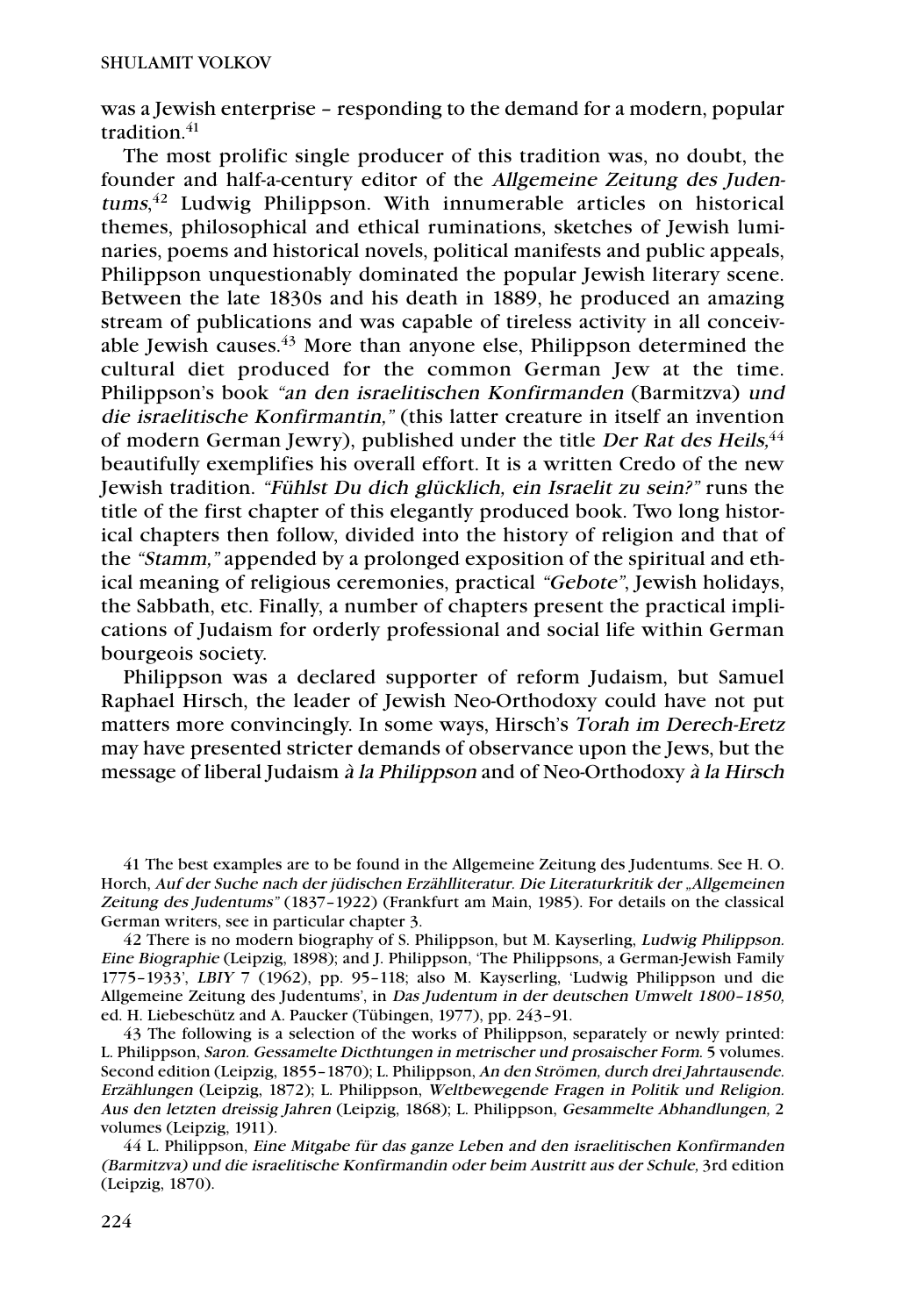were surprisingly similar. <sup>45</sup> Both represented what might be called a domesticated version of modern Judaism, placing a strong emphasis on family life and community responsibility; expressing a wide-ranging but rather rudimentary historical interest, a moralistic approach – in short, a middle-class cultural mix for law-abiding citizens, all patriotic Germans and loyal Jews at the same time.

In his study of Neo-Orthodoxy, Mordechai Breuer has delineated the strength and the weaknesses of this movement. Above all, he argued, Neo-Orthodoxy fitted a particular social group at a particular historical moment. It could therefore never grow beyond its original, limited constituency, nor survive the changes which has been rapidly occurring in its surroundings.<sup>46</sup> Liberal German Jewry was faced with the same dilemma. Both shared in the invention of a new tradition, responding to the needs of the time. Both could not overcome some of the immanent weaknesses of this project. Despite a network of organisations, the existence of special schools, rabbinical seminars, active Vereine für jüdische Geschichte und Literatur, Bnei Brith lodges and the like, the new Jewish tradition in its popular version has remained a basically unsatisfactory cultural project.

V

Being produced for German-Jews in German, however, this project was bound to lose its best talents to the surrounding culture. A comparison with its Russian counter-part serves to underline this point. Thus the Bialiks and the Sholem Aleichems who were no doubt deeply influenced by their overall cultural milieu, had to remain within their own, particular Jewish sphere. After all, they were writing in Yiddish or in Hebrew, sometimes perhaps in both, but their living space was thus clearly defined. The Heines and the Wassermanns, on the other hand, always sought their way out. The Jewish cultural system in Germany can thus be termed headless. Despite its novelty, moreover, it could not become truly modern and could not catch up with cultural developments outside its own boundaries. Indeed, it perennially suffered from a fundamental Ungleichzeitigkeit. It was propagating the ideals of the Enlightenment, when these were already under

45 For more on Hirsch and neo-Orthodoxy, see in particular M. Breuer, Jüdische Orthodoxie im Deutschen Reich 1871–1918. Die Sozialgeschichte einer religiösen Minderheit (Frankfurt am Main, 1986). For his early life and work, see D. Sorking, The Transformation of German Jewry, 1780–1840 (New York, 1987), in particular chapter 8; and R. Liberles, Religious Conflict ins Social Context. The Resurgence of Orthodox Judaism in Frankfurt am Main, 1838–1877 (Westport, 1985), in particular chapter 4. For his philosophy, see N. Rosenbloom, Tradition in an Age of Reform. The Religious Philosophy of Samson Raphael Hirsch (Philadelphia, 1976). For the works of Hirsch, see his Gesammelte Schriften, 6 volumes (Frankfurt am Main, 1902).

46 M. Breuer, Jüdische Orthodoxie im Deutschen Reich 1871–1918. Die Sozialgeschichte einer religiösen Minderheit, pp. 351–58.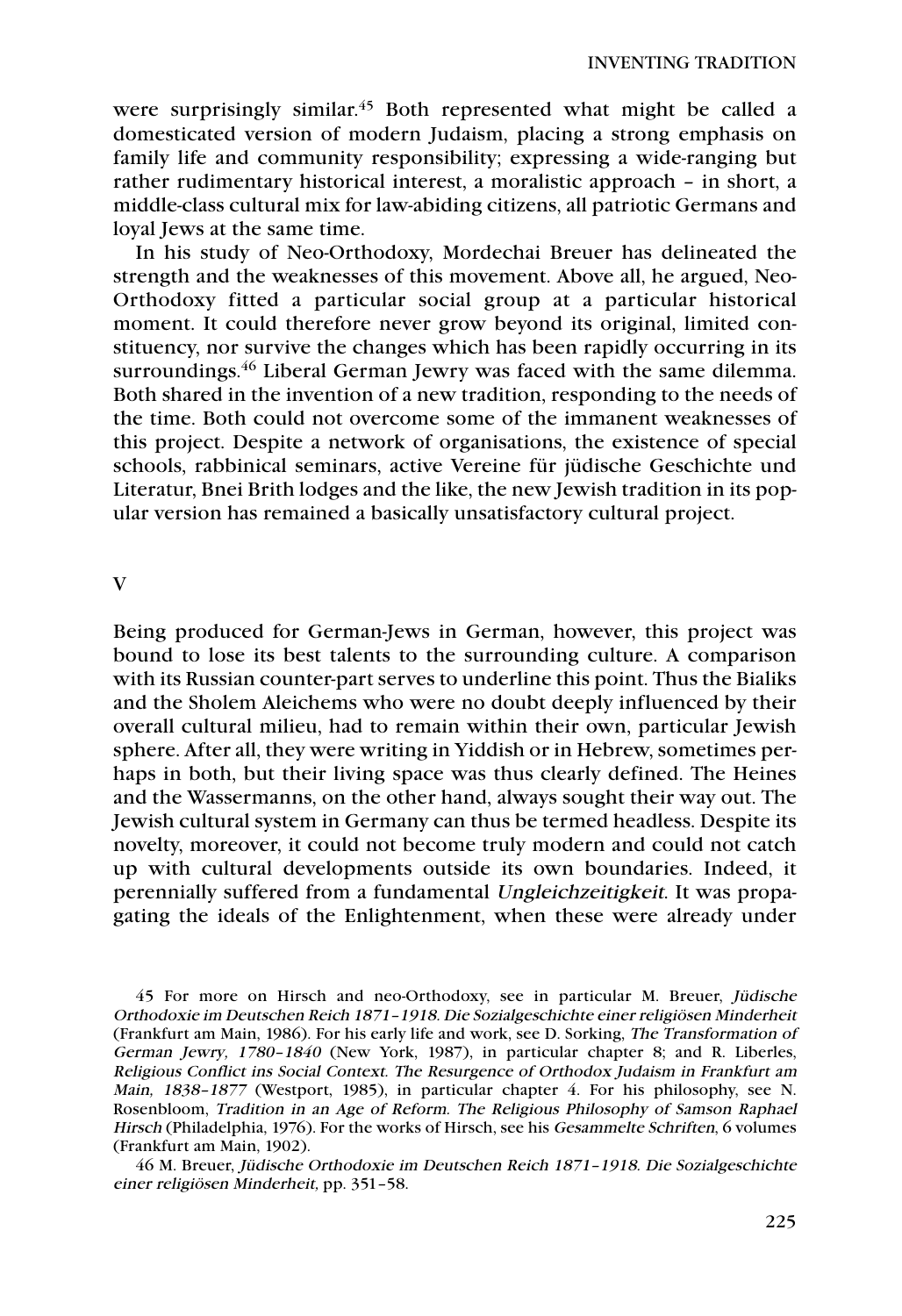massive attack. It was idolising Lessing and Schiller, when German literati were struggling to comprehend the expressionist theatre. It finally played with an early 19<sup>th</sup> century version of nationalism, when this was taking on a rather threatening right-wing guise, speculating with racism and the early versions of national-socialism. But worse of all, perhaps, this popular culture too often failed to be sufficiently attractive. True enough, the popular German culture of the time was often no better. It was perhaps more clearly oriented towards entertainment and less openly didactic in its tone, but its general level of performance was, if at all, perhaps even more deplorable. Nevertheless, the possibility of a gradual transition from a lower to a higher culture, the move from the little to the greater tradition, was, for an average upward-striving German, never as traumatic and as loaded with social and psychological consequences as it was for a Jew. For him such a move involved a total modification of themes and context, a drastic transformation of self-perception, a reshaping of one's personal identity.

This was, indeed, apparent from the very beginning. The efforts to create a new Judaism in the Verein für Kultur und Wissenschaft des Judentums, as early as the 1820s, did not even convince its own members. Throughout the 19<sup>th</sup> century, the better minds tended to seek nourishment elsewhere. Zionists in the early 20<sup>th</sup> century were well aware of this problem. Scholem's autobiographical writings give a touching expression to this longing to break through the intellectual limitations of an existing Jewish milieu. Such a breakthrough, however, was only rarely achieved at the time. Martin Buber's effort to interest German Jewry in East-European Hassidism, a modern version of an emotionally-laden mystical, warm-hearted Judaism, has often been hailed within this context. But a close look at the actual products clearly demonstrates its limitations, too. In his Hebrew edition of the Tales of the Baal Shem, a collection of Hassidic stories, the Israeli editor, a well-known author and poet, Pinhas Sadeh, objects to Buber's older presentation of these same stories on very similar grounds to those which had been brought forth by Scholem against the liberal-reform scholars of the older Wissenschaft des Judentums a generation earlier. <sup>47</sup> Buber, he claims, emptied the Hassidic tales of their inner life, and did it quite consciously. He intended, to quote Sadeh, "to improve the original texts and the Baal-Shem's image, to exchange his muddy boots with elegant slippers and turn this natural, vital, ecstatic, sometimes even brutal character into kind of respectable intellectual…"48 It is above all the systematic exclusion of stories concerned with demons and spirits, with witches and madmen, with the powers of the night, nature and earth which enrages Sadeh. For Sadeh, and

48 P. Sadeh, Tales of the Baal Shem.

<sup>47</sup> P. Sadeh, Tales of the Baal Shem (to which are appended some of his propositions concerning the Divinity, the purpose and substance of life, its sorrows and its joys) [Hebrew] (Jerusalem, 1987), pp. 177–81. Cf. P. Sadeh, König Salomos Honigurteil. Märchen und Legenden der Juden (Munich, 1989).